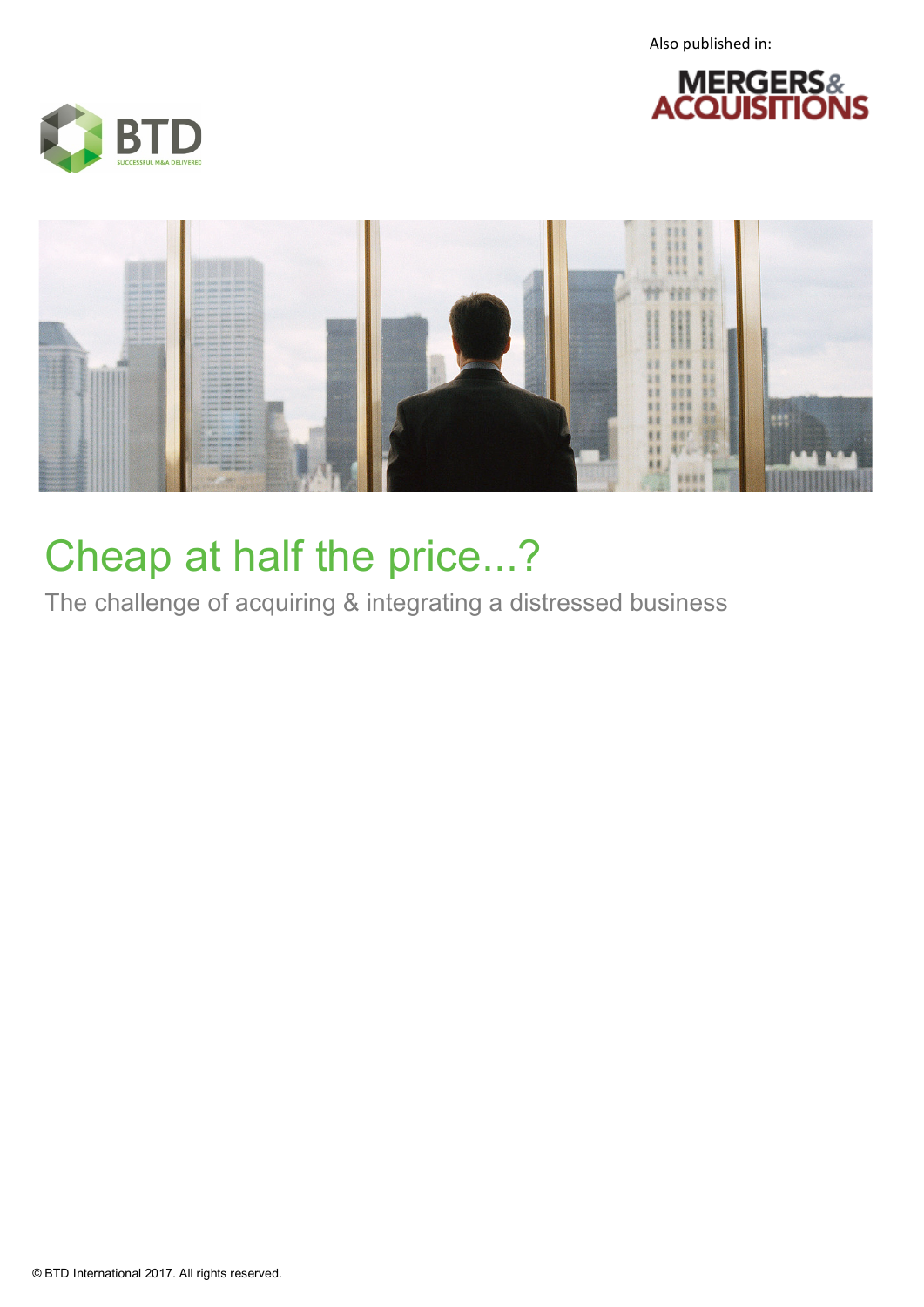

*Contrary to common beliefs going into the deal, distressed businesses have usually already picked every piece of low-hanging fruit available in their previous attempts to improve cashflow, leaving the hard work to the acquirer.*

*If your acquisition is to improve combined EBITDA or deliver other strategic goals, a counter-intuitive rule is often a safer guide: The lower the deal price on offer, the worse the acquisition may ultimately be for your business.*

For those with access to the funding, the **current market provides a golden opportunity to acquire distressed or bankrupt businesses at knock-down** prices, and consolidation of such firms is already well-underway in many sectors. **Some basics haven't changed, however: A great price does not necessarily** guarantee a good acquisition, and many have found out the hard way that using a distressed acquisition to improve their **business performance still depends on business fundamentals, and your ability** to improve them once the deal has **closed.** 

Let's look on the bright side: If there's one thing the current economic climate has improved, it is the availability of distressed and bankrupt businesses for sale. Given the selective nature of this downturn (many businesses continuing to thrive while others suffer), the relative financial stability following last year's turmoil, and the continuing appetite of emerging market businesses in M&A, distressed acquisition activity is now accelerating: if predictions of an extended recession come true, we're likely to see more of the same in future.

Some of those smart (or fortunate) enough to have both the funding and intent may equate today's reduced prices with good deals: The lower the price, the better the deal. While this is clearly true to a point, it pays to keep in mind the fundamental difference between an asset and an ongoing business: The former brings realisable value immediately, while the latter offers only a promise of value in future. This distinction has little to do with the structure of your deal and everything to do with your acquisition rationale: Unless you wind down the acquired business immediately, your distressed purchase may initially give you little more than ongoing costs, liabilities, and other commitments that will be extremely difficult to untangle, and will take time, and money, to improve. Even in a 'normal' acquisition, post-deal cost savings are often far more elusive than is initially hoped, and – contrary to common opinion - distressed businesses have usually already picked every piece of low-hanging fruit available in their previous attempts to improve cashflow, leaving the hard work to you.

So if your acquisition is to improve combined EBITDA or deliver other strategic goals, the converse rule is therefore a safer guide: The lower the deal price on offer, the worse the acquisition may ultimately be for you, and despite what some may tell you, there is no deal price, no matter how low, that guarantees a return on your investment!

Exacerbating the situation is the breakneck pace of distressed deal-making: To take advantage of the opportunity, you usually have to move quickly; however here more than ever you want to ensure that your due diligence, integration strategy & planning is robust. comprehensive, and stress-tested against market and target uncertainties. The markets are already littered with recent stories of poor deals into which businesses jumped, to their ultimate regret. (Lloyds post-crash takeover of Halifax Bank of Scotland has just claimed the scalp of their Board Chairman; will Fiat's leadership soon risk a similar situation?) 

So, the questions is: *How do potential acquirers need to change their standard M&A and integration practices to ensure*  that, regardless of the final price you pay, you will be able to transform the distressed business into the strategic asset *or profit-generating engine you're looking for?*

Before answering this question, is it important to reconsider the fundamentals of why businesses fail. Typically, when owners or managers of such firms are asked this question, you often hear of a 'perfect storm' of recent external conditions: increased supplier costs, entry of larger competitors, or reduced access to short-term credit or loan guarantees. While this all may be factually correct, these symptoms do not highlight the underlying inability of management to predict or respond to them, which in our experience is usually due to things such as:

- Incomplete or unclear business strategy to differentiate themselves in a changing market;
- Deteriorating relationships with customers, loss of confidence/credibility in the market;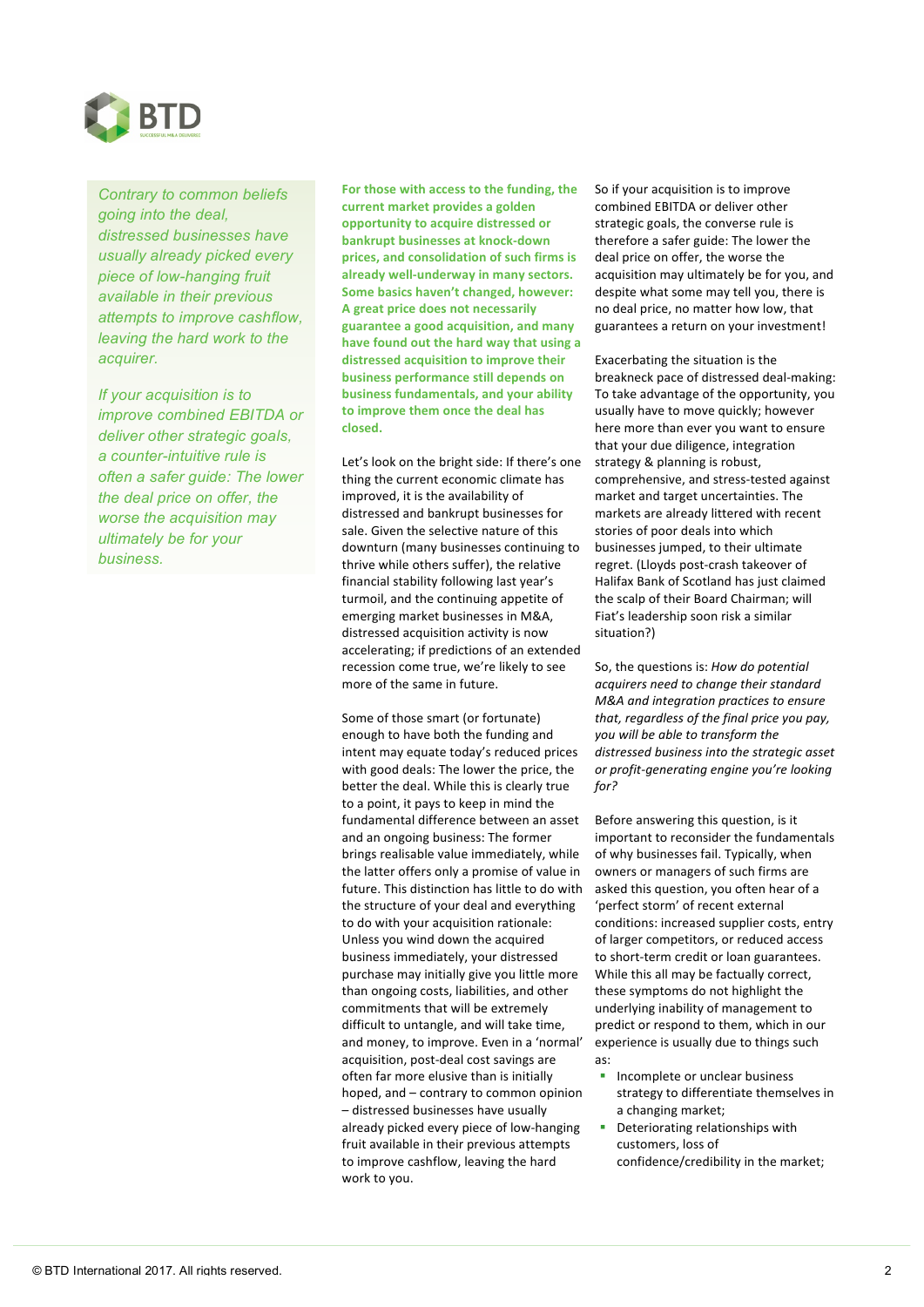

*The question actually becomes: If we buy this business, is our own management team going to be able to address or eliminate these problems smoothly and quickly, and if so, how?*

*Such fundamental management issues are not addressed simply by acquiring at a good price, or at any price for that matter.*

 $1$ <sup>1</sup> This perspective does not exclude the classical acquisition rationale in which economies of scale improve combined profitability, however our experience suggests that distressed businesses typically failed to spot the need or opportunity to do this for themselves (e.g. by acquiring another group themselves or selling the business earlier)  $-$  which brings us right back to the management issues listed.

- Management attention spread too thinly across diverse functions & activities :
- Lack of clarity around management authority and responsibilities;
- Conflict or infighting within the executive team;
- Poor executive focus or inability to 'say no' to new initiatives;
- Poor practices and capabilities around cost control.

With these in mind, the question actually becomes: If we buy this business, is our *own management team going to be able to address or eliminate these problems smoothly and quickly, and if so, how?* $^{\rm 1}$ Such fundamental management issues are not addressed simply by acquiring at a good price, or at any price for that matter. Instead, they are resolved only as part of effective post-deal integration that prioritises management structure, capability, culture, incentives, and more. In many cases, the best response is simply to walk away, and many successful businesses pride themselves on regularly doing just that, leaving the competition to deal with an indigestible acquisition.

## **Transforming distressed acquisitions**

If you do want to take advantage of the sales while they last, you should keep the following in mind:

**E** Look beyond the immediate temptation to 'cover yourself' by conducting more exhaustive legal, **financial and commercial due**  diligence: While increased due diligence is warranted, it can cause business leaders to miss that previous point about distressed organisations: The ultimate failure of the business is *almost invariably down to poor management*. This is not merely the same as poor *managers*, as it also needs to consider how the management team is structured and operates to govern and steer the business. If your intention is to keep on some or all of the existing management team post-close (a choice in itself fraught with problems), make sure your integration due diligence takes a very hard objective look at management culture, capability, division of responsibility &

authority, team dynamics, motivations and incentives  $-$  all of these will probably need to change significantly as part of post-close integration and recovery.

- Get to the root cause, and symptoms, of the internal issues that led to the distressed sale, and design them out **of the combined business:** A holistic view of your post-close business Operating Model will help ensure that problems in areas such as measures & incentives, internal capabilities & processes, market relationships, and team behaviour & dynamics are considered properly. While these softer dimensions will perhaps deal with root cause, other symptomatic issues may also require even more time, attention and funding to get  $right$  – manufacturing practices, product quality, customer service, staff morale, brand and market perception. Bring a hard-nosed, objective mindset to this exercise, testing every assumption you are making: If the target wasn't able to solve their own problems, are you sure that you can? If customers have lost confidence in the proposition, can you rebuild it, and how long will it take? If your answers are not robust, tested, and clearly executable with a high likelihood of success, the best thing you can do for your business might just be to walk away.
- Get visibility and control of costs **from Day 1:** Establish new processes and responsibilities for payment authorisation, and set targets and clear responsibilities to reduce cash haemorrhaging from the business. Often the first problem is lack of visibility, so put in place simple reports to understand and monitor key areas of expenditure.
- **Understand and prepare for legal, regulatory and operational**  compliance issues from Day 1: Distressed and bankrupt firms have typically underinvested in their business for some time, and this may have led to unintentional noncompliance in working conditions, production safety, etc. As the new owner, you will become liable for any such breaches from 'Minute 1', so this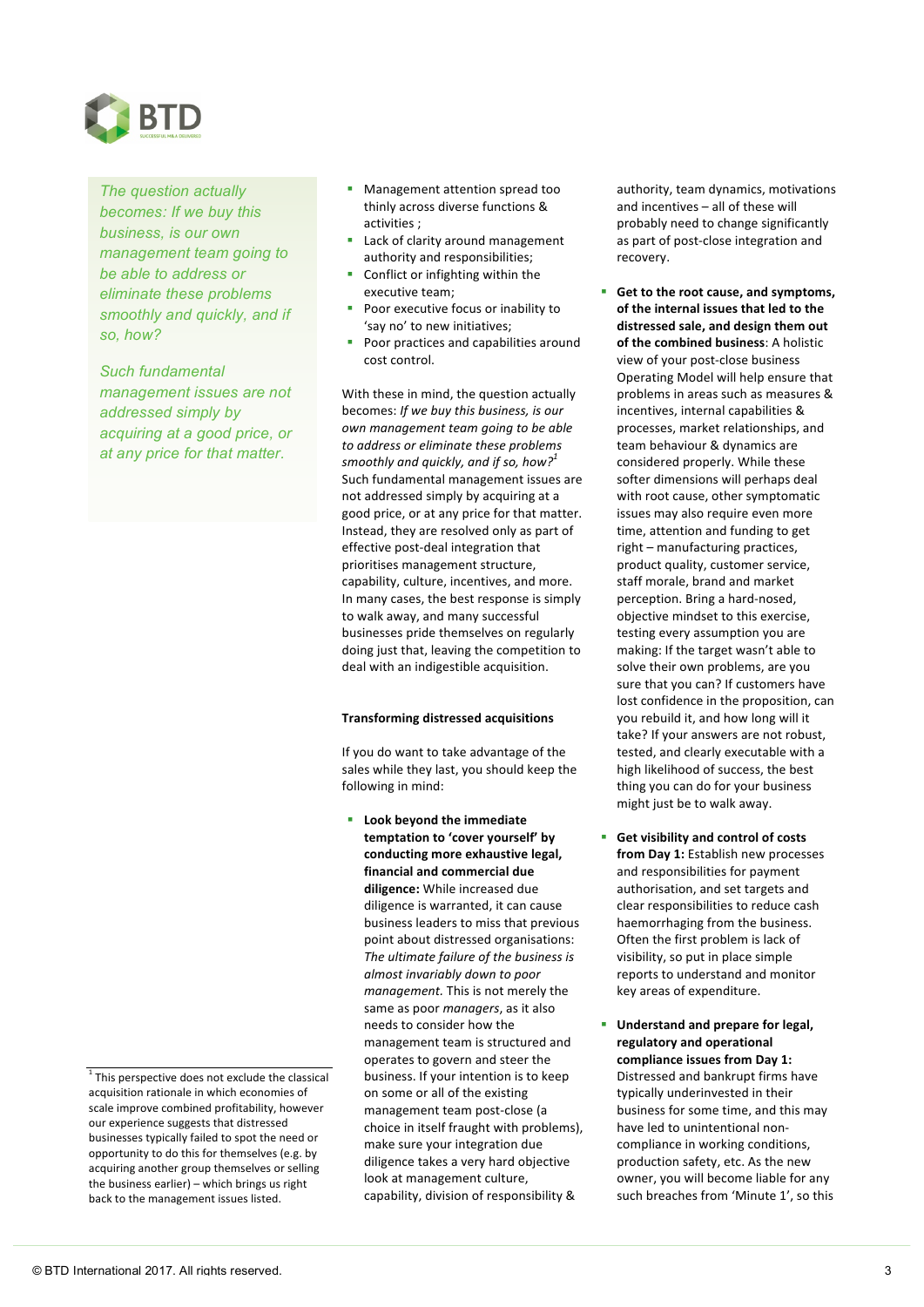

*As the new acquirer, you may be seen by some as wealthy enough to pay up without complaint, while others may genuinely not realise that you, as the new owner, are not bound by all the commitments made by the previous management.* 

*While these issues often are no more than minor financial irritants, such misunderstandings (real or invented) can sour new relationships just at the point when you need them to be at their best.*

must take the highest priority in due diligence and planning. Furthermore, local legislation will dictate the validity of novated or transferred customer and supplier contracts, operating permits, and insurance coverage so ensure sufficient resources to investigate and action any gaps within the first few days post-close.

- **Embed recovery into integration:** Develop a single recovery and integration plan using trigger points to link, e.g. brand transition with a demonstrable improvement in product quality; new strategies to be announced and launched by leadership teams; new objectives and incentive schemes to follow any necessary headcount reductions. This will help ensure that integration helps to raise the acquired business up rather than dragging your own business down.
- **Prepare for attempts to exploit the** situation at your expense: Some suppliers, customers, and even employees may take this opportunity to try to reset their commercial relationship with you, especially if they feel it will enable them to redress any real or perceived wrongs committed by the previous owner. We have seen suppliers quietly substitute pre-deal discounted terms or prices with 'new customer' rates; customers spot price differences between you and your newly-acquired excompetitor, and automatically move to the lower price; and employees or unions resurrect grievances or negotiating points that the previous owner 'had promised to address next month'. In one case we even saw employees collectively sue their new employer within the first week for claims they had been unable to obtain from the previous owner.

As the new acquirer, you may be seen by some as wealthy (or naïve) enough to pay up without complaint, while others may genuinely not realise that you, as the new owner, are not bound by all the commitments made by the previous management. While these issues often are no more than minor financial irritants, such misunderstandings (real or invented)

can sour new relationships just at the point when you need them to be at their best. Which leads us nicely on to...

Plan your communications and engagement processes in detail **before Day 1:** The unusual benefit of acquiring a distressed or bankrupt business is that, unlike a traditional acquisition, you typically start with a high degree of employee and customer goodwill: You have after all saved the firm from potential collapse and widespread job losses. However, this remains a sensitive, stressful and uncertain period for everyone. especially so for those within an organisation that may have been through, or on the brink of, insolvency for some time. Expectations of you as the 'white knight' will be very high, and will need firm but careful managing. 

The decisions you take during your first few days as a new owner  $-$  what stays in place, what changes immediately, what will be considered  $later - will set the tone for everything$ that follows. Avoid the risk of being bounced into premature decisions by having an overarching integration/turnaround strategy and targets that can be communicated on Day 1 in a way that builds trust and credibility. People will understand and expect radical change, including any 'bad news' about restructuring and possible job losses, so deal with these issues as openly as possible. Provided you present this within the context of the wider vision for the business and the compelling need to do things differently in future, you can keep everyone on board with your plans, even those who will ultimately be leaving the business.

**E** Confirm the previous management team's individual roles in the new **business as early and quickly as possible:** While these individuals usually have a significant amount of institutional knowledge about the business, and may hold some key relationships with customers and suppliers, some of them are also likely to be part of the problem.